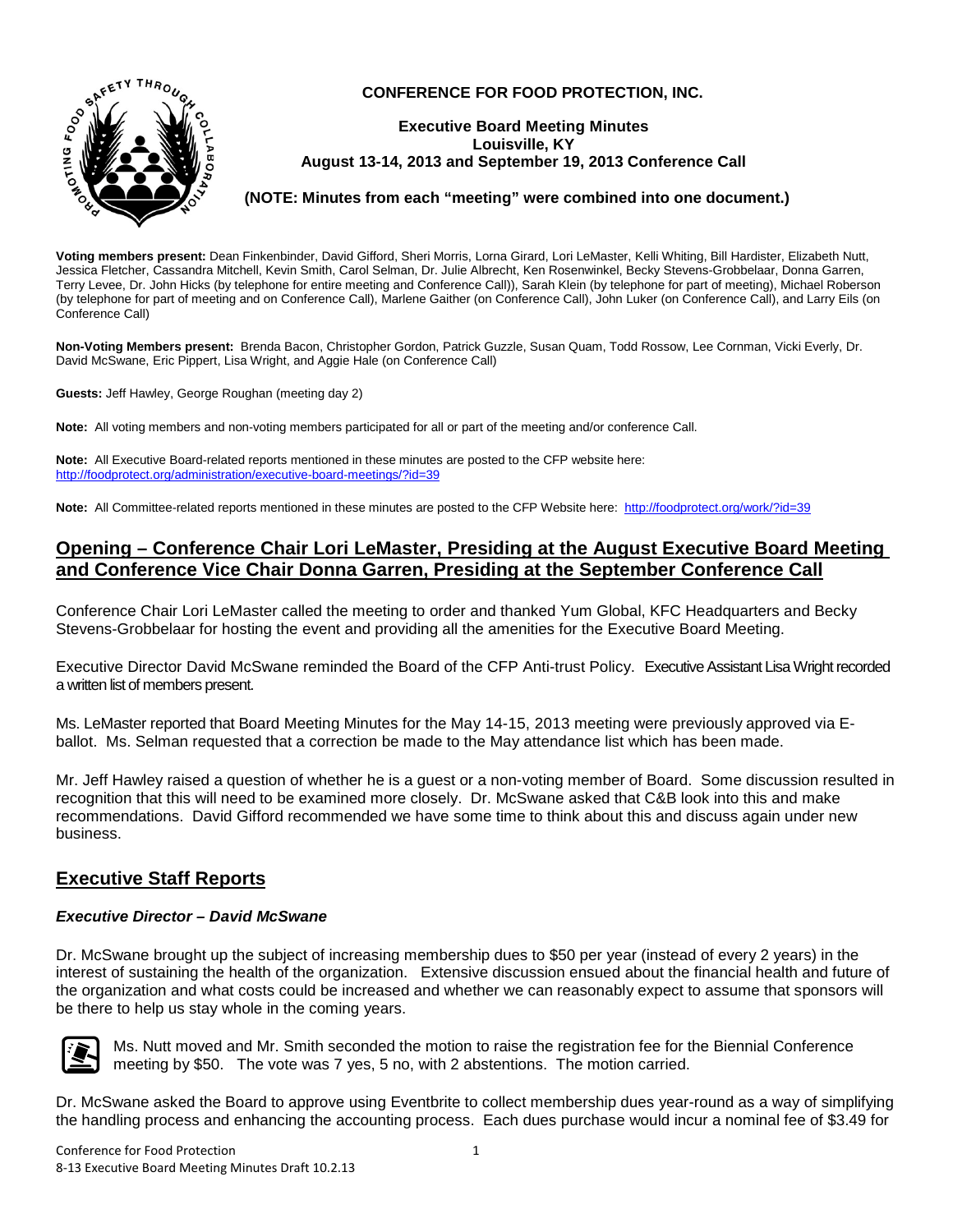processing. These purchases would be made by members who purchase membership when the registration period is not open.



Mr. Levee moved and Ms. Morris seconded the motion that we set up dues payments separate from the registration with Eventbrite. The motion passed unanimously.

Dr. McSwane requested that the Board consider moving the Council Formation process from the summer before the Biennial Meeting to January of the Biennial Meeting immediately following the Issue Submission Period. The Board felt that this was would tax the Council Chairs with too many activities at a time when they are needed to participate in the Council Issue Assignment process. Council Formation process will remain as is.

Dr. McSwane mentioned that a few Board members are serving terms that will expire at the 2014 Biennial Meeting. Consideration will need to be made as to how the positions will be filled.

The Board discussed the responsibilities of its constituent members to communicate CFP and Board activities to its constituent members. It was agreed that Board members should be reaching out and sharing what is happening with CFP. State members agreed that they could do this through State Delegates. Ms. Wright agreed to send the Voting Board Members the membership roster so that they can identify their constituents. (This assignment has been completed.)

**Note:** a list of State Delegates for the 2012 Biennial Meeting can be found on the CFP website here: [http://foodprotect.org/biennial-meeting/?id=2012-biennial-meeting.](http://foodprotect.org/biennial-meeting/?id=2012-biennial-meeting)

Dr. McSwane reminded the Board that we will begin an active search for the Executive Assistant position that will be filled to begin on March 1. Ms. Wright and Dr. McSwane will update the existing Executive Assistant position description in September and submit it to the Board members for review, suggestions and approval.

Dr. McSwane opened a discussion of whether the 30-day submittal period for submitting reports prior to the Executive Director should be shortened. It was agreed that no change will be made.

### *Executive Treasurer – Eric Pippert*

Mr. Pippert reviewed his previously submitted reports and addressed members' questions. He also announced that the transition to online banking has been made.

### *Executive Assistant – Lisa Wright*

Ms. Wright reported that all meeting-related reports have been posted to the website (see Note above.) She reported that she has developed a manual for her replacement that describes the Website's Content Management System (CMS). Eventbrite website setup has been completed for the 2014 meeting and only needs to be updated with the new Registration prices. She also reported that Eventbrite has also been set up for ongoing Membership purchases and the 2014 Sponsorship process. Registration must open on or before December  $3<sup>rd</sup>$ .

Current membership is 536.



Mr. Rosenwinkel moved and Ms. Morris seconded the motion to acknowledge the Executive Staff reports. The motion carried unanimously.



Mr. Finkenbinder moved and Ms. Morris seconded the motion to approve budgets submitted by Executive Treasurer Pippert. The motion carried unanimously.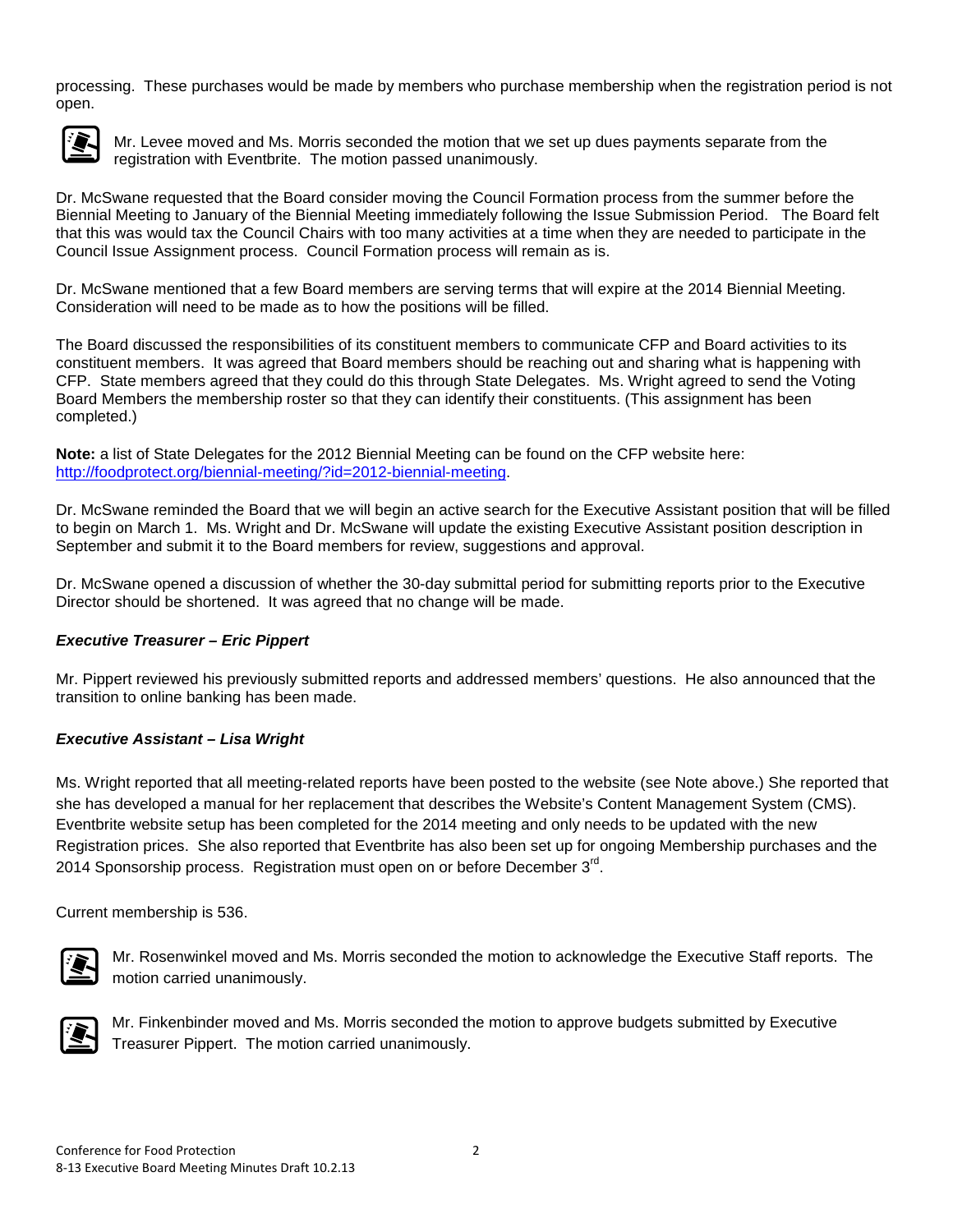# **Old Business**

### *Issue 2012-I-021 Notification of Consumers of Recall*

Kevin Smith says that the FDA is further along in the preparation for opening the Federal Register for comments about this process. CDC is currently vetting it, and he can't project a firm date as to when it will be published but would notify CFP Executive Director McSwane when it is posted so we can e-blast the membership to solicit comments.

### *2012-II-038 Consumer Scholarships - Sarah Klein*

The ad hoc Consumer Scholarship Committee requests Board approval of up to 3 ongoing consumer scholarships that would cover registration costs. The applications would be due 8 weeks before the Biennial Meeting, and a list of applicants would be given to a standing committee made up of all constituencies and chaired by the Board Consumer member for selection recommendations and ultimate approval by the Executive Board. The Issue charge stated that it would apply to 2 Council members. The ad hoc Committee amended the charge and came up with the proposal for 3 as stated in their written report.



Ms. Klein moved and Ms. Girard seconded the motion that we have 2 consumer scholarships and waive registration fees for the 2014 Biennial Meeting for a third consumer Council member for 2014 and subsequent meetings. Motion passed unanimously.

No formal motion was made to acknowledge this report.

# *Ad Hoc Committee on Standards for Documents Published for CFP Website – Dr. Don Schaffner*

Dr. Schaffner reviewed his previously submitted report including how to implement a policy dealing with published documents. The report includes a draft acknowledgement statement. Discussion ensued including: what would be the process of how something may be submitted to a peer recommend journal, would it be part of an Issue Recommendation, is the leadership of the original Committee responsible for getting peer review done, must it only be done after approval by the Assembly, does a policy need to include that nothing can be submitted for publication that hasn't gone through the Issue acceptance process? The Board concluded that this issue is much greater than we thought and will require further thought.



Mr. Gifford moved and Ms. Fletcher seconded the motion that if members of a Committee feel their work is worthy of publication they can submit their draft manuscript for approval by the Board. Discussion continued.



Mr. Gifford and Ms. Nutt called the question. The motion passed unanimously.



The original motion (Gifford/Fletcher) was voted on. The vote was 10 yes, 4 no, with 2 abstentions. This item will need to be submitted as an Issue through the C&B Committee. The motion carried.



Mr. Finkenbinder moved and Ms. Albrecht seconded motion to acknowledge the ad hoc Committee's report. The motion passed unanimously.

Dr. Schaffner and the members of the ad hoc committee were thanked by the Board for the work they put into this subject.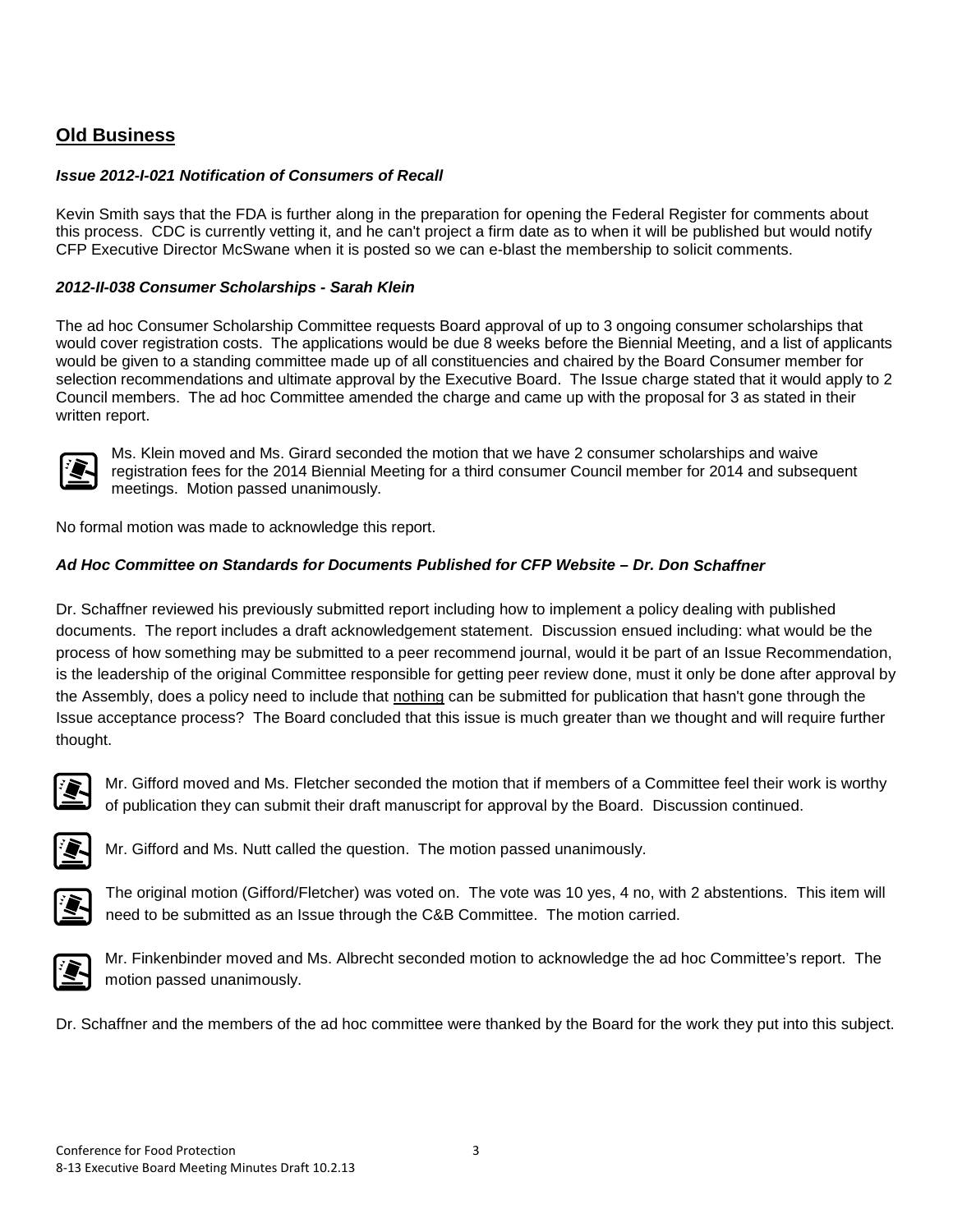# **2014 Biennial Meeting Update**

#### *Local Arrangements Committee – Michael Roberson and Lee Cornman*

Ms. Cornman reported that arrangements are moving forward: the Executive Director has developed an invitation letter to the FL Commissioner of Agriculture, the opening welcome statement from the Local Arrangements Committee is under development, and they have reached out to Disney to get approval to use an aerial photo on the CFP Program Booklet.



Mr. Levee moved and Ms. Stevens-Grobbelaar seconded the motion to acknowledge the Local Arrangements Committee Report. The motion passed unanimously.

**Council Reports** – (including Council Formation Reports)

### *Council I Report –Brenda Bacon and Christopher Gordon*

Ms. Bacon and Mr. Gordon summarized their previously submitted report.

**Plan Review Committee –** Committee Chair Liza Frias resigned from an industry position and is now regulatory which puts her as the 2nd regulator co-chairing the committee. The Board recommended that she be allowed to continue as chair through the next Biennial Conference meeting.

**Wild Mushroom Committee** is working hard and moving forward toward completing their charges.

**Meat and Poultry Processing at Retail Committee** has proposed changes in the charge to establish template models for the various sections involving retail HACCP. Board discussion resulted in a consensus that the proposed template models are examples of guidance documents and therefore are consistent with the current charge of providing guidance documents. It was agreed that a change in the charge was not necessary at this time.

**Beef Grinding Log Committee** is working hard and it is 95% along in meeting its charge.

Ms. Bacon reviewed the Council Roster and noted some changes to the previously submitted version.



Mr. Gifford moved and Mr. Rosenwinkel seconded the motion to accept the Council roster, acknowledge the Committee report, maintain same Plan Review chairs, and let the Meat and Poultry Committee know to keep the charge as is. The motion carried unanimously.

Ms. Bacon later submitted a change to the Council to avoid having 2 people from same parent company on the Council.



Mr. Rosenwinkel moved and Ms. Girard seconded the motion to accept the revised Council I roster. The motion passed unanimously.

### *Council II Report –Patrick Guzzle and Susan Quam*

Mr. Guzzle and Ms. Quam reviewed the Council II roster and summarized the previously submitted Council II Report.

**Interdisciplinary Foodborne Illness Training Committee** is meeting regularly and is working to develop criteria to review resources specific to training.

**Program Standards Committee** made a personnel change. David Lawrence was nominated to become Chair and has been approved by the Executive Board. Mr. Lawrence's amended report was submitted to this meeting. The Committee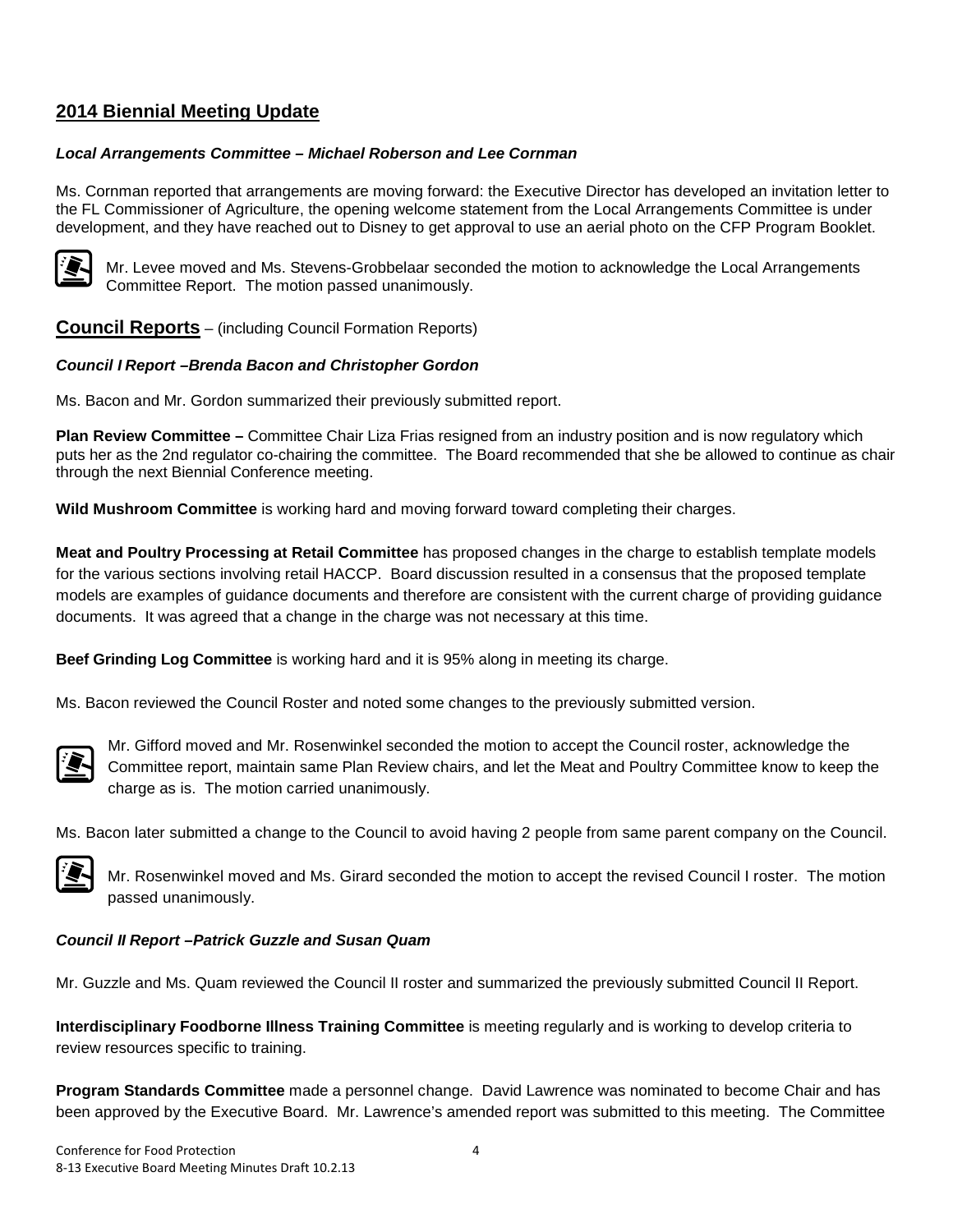would like FDA to be able to make minor changes to Program Standards without CFP approval. They will ask that only substantive changes will need to go through CFP to accelerate the change process.

**The Certification of Food Safety Professionals Committee** is working toward its charges. They requested that the Board consider sending a letter to FDA (see report) to request that FDA do a job task analysis; Mr. Smith says this is in progress and a letter is not necessary.

**Standardized Data Collection and Electronic Reporting of Inspections Committee** is working toward its charges. They are broken into 2 subcommittees – IT and Scoring.



Mr. Finkenbinder moved and Dr. Albrecht seconded a motion to acknowledge the Council II report and roster. The motion passed unanimously.

# *Council III Report –David Gifford/Todd Rossow*

Mr. Gifford and Mr. Rossow briefly summarized their report and roster. They noted that all of their committees (**Emergency Action Plan Committee**, **Hand Hygiene Committee, Listeria Guidelines Committee and Time as a Public Health Control Committee** are moving forward



Mr. Rosenwinkel moved and Mr. Levee seconded a motion to acknowledge the Council III report and roster. The motion passed unanimously.

# **Standing Committee Reports**

### *Constitution and Bylaws Committee – Lee Cornman*

Ms. Cornman reported that the Committee has had several conference calls. They are working on Board-generated charges from the 2012 Biennial Meeting and previous Executive Board discussions.

The Committee is researching the scope of Executive Board authority to make policies and procedures based on direction provided by the Board in 2010. This issue generated much Board discussion. The Committee's draft of an Issue for 2014 gives more authority to the Board than existing wording provides but provides the Board authority to manage the business of the Conference. It states that MOU's may need to be addressed through the Assembly but other things can be itemized and managed at the Board level such as job descriptions and routine board policies. Wording should state that these items may not be in contradiction to the Constitution and Bylaws.

The Committee is also dealing with how to handle changes or clarifications to charges. Draft language is provided to amend the Conference Procedures Manual. Discussion ensued - are we encouraging changes by creating this option? There was some concern expressed about modifying charges at all. Most Board members felt we need to be able to make the work of the Committees achievable. Forwarding this issue through will also help us see what the direction of the Board and Assembly will be.

Regarding extracted Issues – there has been incomplete discussion at the Constitution and Bylaws Committee level. Some language changes were suggested by the Executive Board that will go back to the Committee. The general consensus was that the Committee is going in the right direction.



Mr. Gifford moved and Mr. Levee seconded a motion to acknowledge the Constitution and Bylaws Report. The motion passed unanimously.

### *Food Protection Managers Certification Committee – Jeff Hawley and Christine Hollenbeck*

Mr. Hawley reminded the Board that he sent in an amended report and hoped that everyone had a chance to review it. The Committee is working on Issues-related charges. A workgroup that addressed security standards has been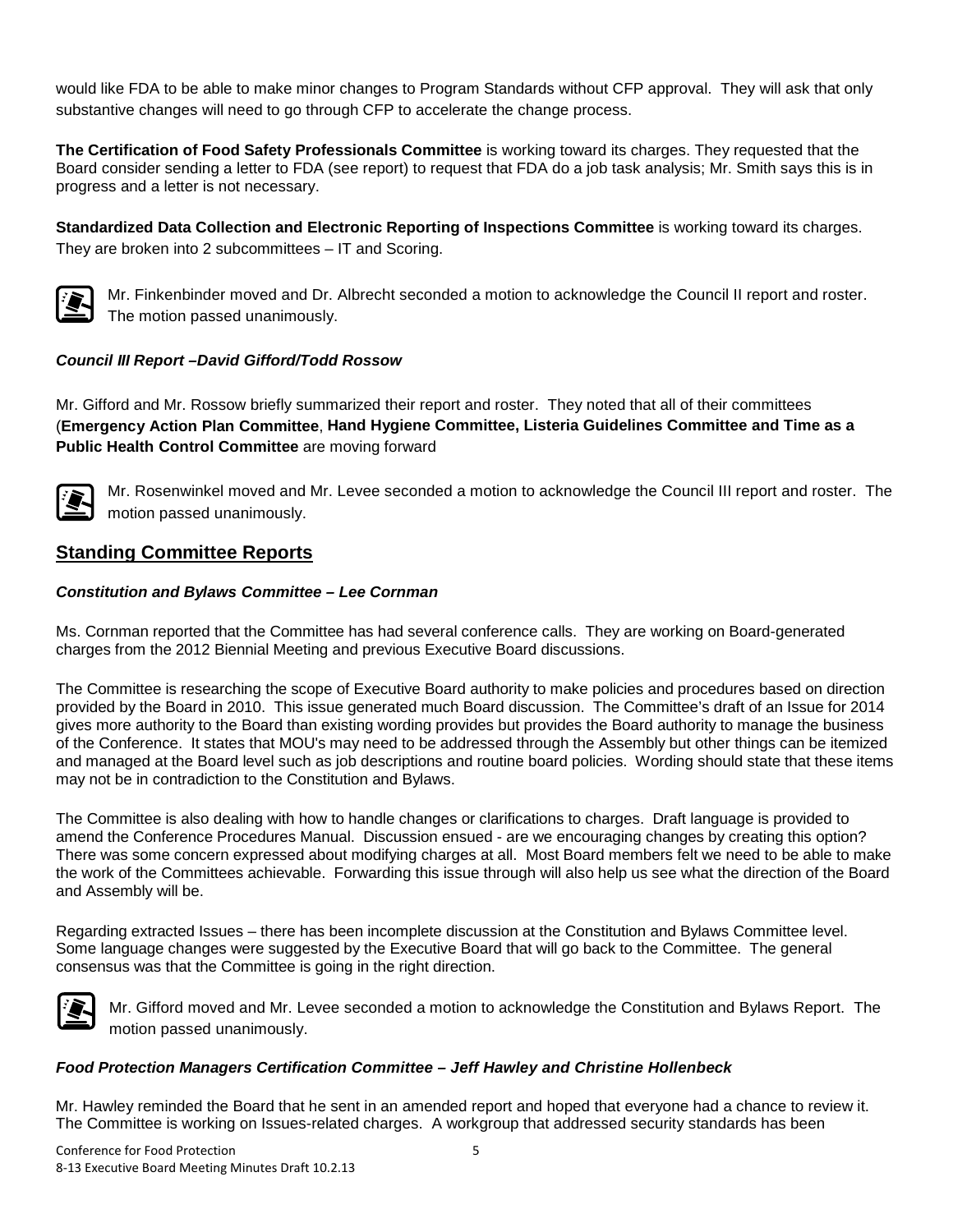developing a plan, and they asked 3 of the providers to submit all of their security data breaches. A report is being created from this data, and the Committee will see if the new security measures adopted at the 2012 Biennial Meeting have been effective. The Committee's work toward their other 2 charges is progressing.

The Board approved the addition of Jeff Heinicke to the Committee. Mr. Hawley mentioned the potential legal conflict that has arisen between 2 providers regarding Section 5.17 of the Standard. The Committee asked the Board to charge the Committee with clarifying the section of the Standard that is at the center of this conflict.



Mr. Levee moved and Ms. Nutt seconded a motion to acknowledge the Council III report and roster. The motion included accepting the new committee member and adding the charge to the committee regarding Section 5.17. The motion passed unanimously.

# *Strategic Planning Committee – James Mack*

Mr. Mack stated that the job of this committee is to develop a plan for the organization including the Board. Issues to consider by the group are: 1) where are we now and where will we like to be down the road? And 2) what are particular challenges we face? The Board must decide where we want to go and the Committee would take the lead to identify how to get there. He stated that it's important for the Committee to be objective.

The Committee's membership survey generated a 23% response rate; there were lots of blank answers on those that were submitted. Mr. Mack noted that the Board meeting thus far has been dealing with two issues - revenue and communication. Three concerns came out of the survey - improved communication during the meeting including use of social media; weekend versus weekday conferences; and communication and transparency regarding the decision of FDA when recommendations are submitted. Mr. Mack noted that it is important to keep membership involved throughout the year. It is important for the Strategic Planning Committee to really dissect what is going on within the organization. The Committee needs to do a stakeholder analysis but this is long-term. Short-term the Committee could take one or two items. Mr. Mack recommends a SWOT analysis – strengths, weaknesses, opportunities, and threats. Ms. Stevens-Grobbelaar and Ms. Fletcher volunteered to serve on the Committee.

Mr. Mack and others expressed that the organization may have become stagnant. How do we revitalize and spend appropriate time using a SWOT approach? What is our role for the future now that Food Code has been fine-tuned? Could we have feedback forms available at the Biennial Meeting (yes)? Do we need to revisit our Mission Statement? How do we raise awareness with other food safety organizations? Should we develop a white paper published in various publications and newsletters to define our role? Could we have a follow up email after each Board meeting announcing and linking to the meeting? The Board continued with much discussion but no firm actions.



Mr. Levee moved and Ms. Mitchell seconded a motion to acknowledge the Strategic Planning Committee Report. The motion passed unanimously.

### *Program Committee – Dr. Julie Albrecht*

Dr. Albrecht presented the latest draft of the Saturday workshop. She asked that Committee Chairs solicit their Chairs to determine which Committees want to make presentations on Sunday morning.



Ms. Fletcher moved and Ms. Mitchell seconded a motion to acknowledge the Strategic Planning Committee Report. The motion passed unanimously.

*Compensation Committee* – Larry Elis (not present at the meeting)



Mr. Gifford moved and Ms. Mitchell seconded a motion to acknowledge the Compensation Committee Report. The motion passed unanimously.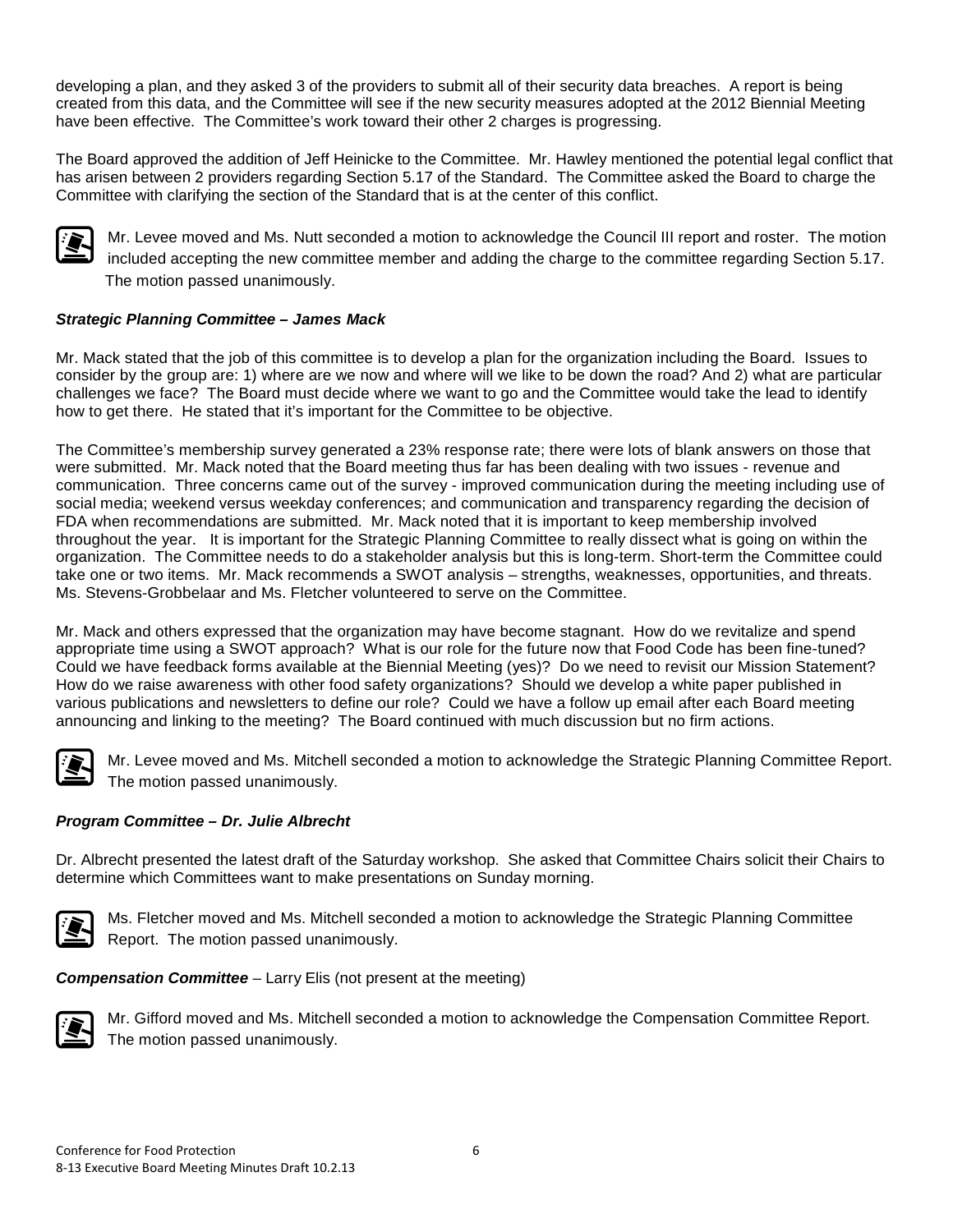#### *Sponsorship Committee* – Greg Roman (not present at the meeting)



Mr. Levee moved and Ms. Girard seconded a motion to acknowledge the Sponsorship Committee Report. The motion passed unanimously.

#### *Issue Committee – Vicki Everly and Aggie Hale*

Ms. Everly summarized her previously submitted report. She first requested approval of the Final Committee Report format. There will be a conference call with all Committee Chairs, Council Chairs and Issue reviewers in September to discuss the final report process so approval of the form is necessary.



Mr. Smith moved and Mr. Gifford seconded a motion to change the title of the report to "CFP Issues to be Submitted to Council," including requested action, and to approve the form. The motion passed unanimously.

Ms. Everly reviewed the changes made to the Issue Review Process document; she will add peer review changes made yesterday. There was discussion of the changes. A shorter version of this will be available for non-Committee (independent) submitters.



Mr. Gifford moved and Ms. Nutt seconded a motion to accept the Issue Review Process document. The motion passed unanimously.

Ms. Everly reviewed a number of minor edits made on various Issue-related documents. Mr. Smith expressed concern that sections of the documents imply that specific new language for the Food Code needs to be submitted where it should not be required. Everly will make needed changes.



Mr. Gifford moved and Mr. Rosenwinkel seconded a motion for approval of these various documents related to online Issue submission. The motion carried unanimously.

Ms. Everly requested consideration of a new final roster that will conform to the current roster template.



Mr. Smith moved and Ms. Morris seconded a motion for approval of the new roster format. The motion carried unanimously.

Ms. Everly described the concept of "placeholder Issues" that are required to work around the current software lockout at the end of the Issue submission period. She requested that the Board formally approve the use of "placeholders."



Mr. Rosenwinkel moved and Ms. Albrecht seconded a motion for approval of use of placeholders. The motion carried unanimously.

Ms. Everly brought up subject of who "speaks for the Conference." What does it mean when the recommendations language says, "The Conference recommends..." The Board needs to discuss the meaning of this language and establish what it means. Mr. Gordon, Mr. Levee and Dr. McSwane will work out some language and present it to the Board at the May meeting.

Everly requested formal approval to post list of documents in the Issue Committee report, item #9 less d, e, and k on the website by October 1, 2013. The older versions will be removed.



Ms. Morris moved and Ms. Fletcher seconded a motion to approve said postings. The motion carried unanimously.

Ms. Everly stated that the goal of the Committee with all these revisions is intended to make the process easier and smoother. She stated that several position descriptions have also been reviewed and revised related to Issues and will be postponed until the conference call in September.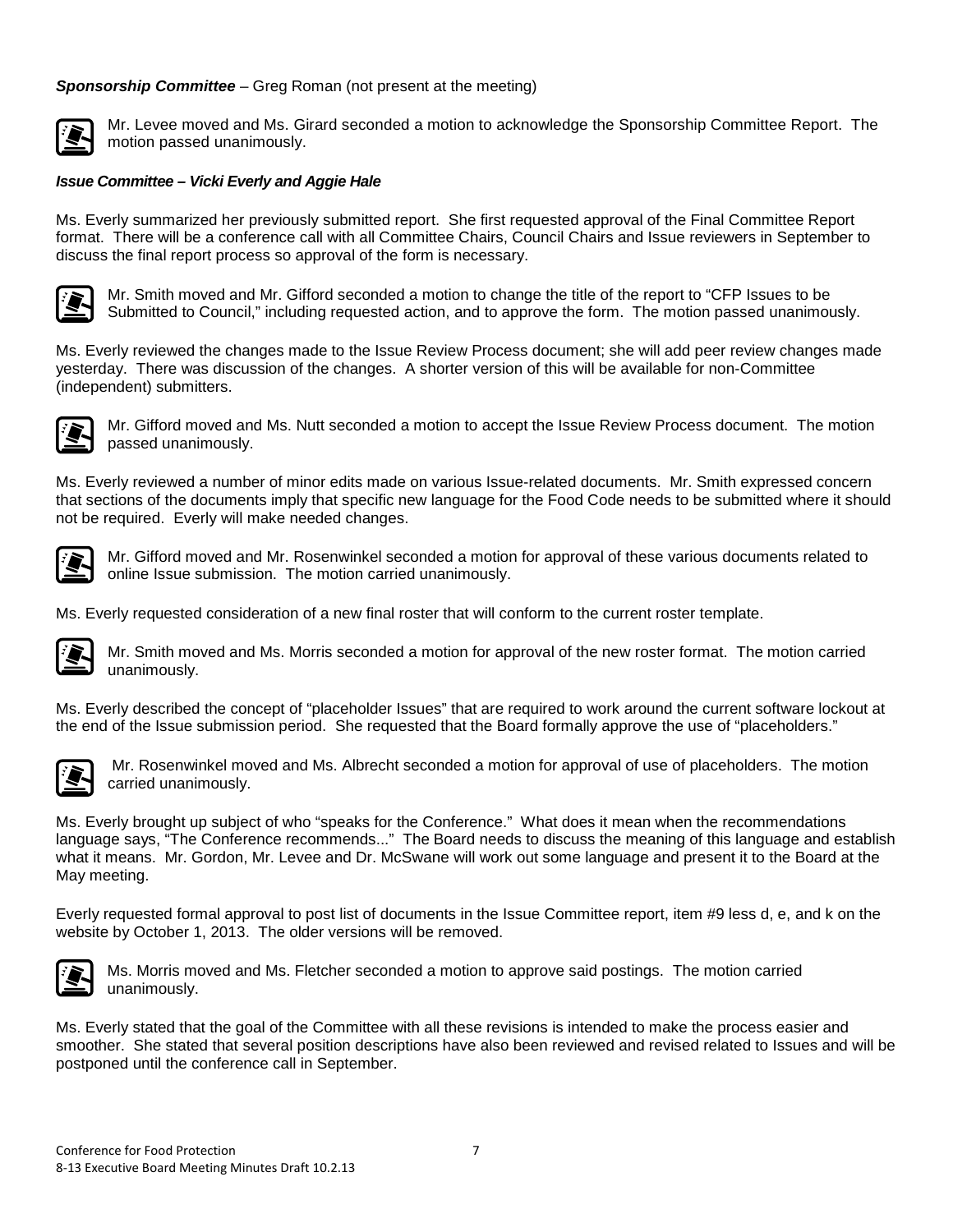

Mr. Rosenwinkel moved and Ms. Mitchell seconded motion to acknowledge the Issue Committee Report as reviewed at the August meeting. During the discussion, concern was expressed that some of the work of the Issue Chair may or may not have been work developed through the Committee process. Are we as a Board comfortable with this? It was decided that if the Board has given direction to a chair for a report back to the Board, then this may be separated from the Committee report. The motion passed unanimously.

Ms. Everly mentioned as an FYI that the changes that have been requested of Kevin Hamstra to Issue Submission on the website may cost up to \$2000.

Ms. Hale summarized the committee's recommendations for archiving documents (see Attachment 6).



Mr. Roberson moved and Ms. Nutt seconded motion to approve Attachment 6 for archiving CFP documents. The motion carried unanimously.

Ms. Everly summarized the committee's recommendations for modifying various position descriptions to incorporate each position's involvement and responsibilities in the Issue Process (Attachment 7).



Mr. Roberson moved and Mr. Finkenbinder seconded motion to approve amendments to the various position descriptions as described in Attachment 7. The motion carried unanimously.

Ms. Everly mentioned at the August Board meeting that she would be requesting funds of approximately \$2000 for periodic maintenance of the Issue Management Program (IMP) developed by our Webmaster, Kevin Hamstra, which allows for online submission of Issues. Ms. Everly reviewed the changes that Hamstra will make and also stated that it was important that the organization have a written description of and instructions for the Issue Management Program (IMP) program so that new Issue Chairs would be able to transition to the role more easily. Mr. Hamstra has stated that he will be able to accomplish these tasks at an amount not to exceed \$3000. Everly stated that the changes will greatly improve the functionality of the program.



Mr. Eils moved and Mr. Luker seconded motion to authorize the expenditure of up to \$3000 for Mr. Hamstra to complete these tasks. There was discussion of our current budget and the affordability of this project. It was agreed that we need these fixes and that Mr. Hamstra's services were reasonably priced. The motion carried unanimously.

On the Conference Call, Ms. Everly asked for clarification from the Board on whether changes to instructional documents agreed to at the August Board meeting would need to go through the Assembly process or can be approved at the Executive Board level.



Mr. Finkenbinder moved and Ms. Fletcher seconded motion is that the Issue-related documents referred to in the Issue Committee report and previously approved by the Board do not need to go through the formal Issue process. During the discussion, it was stated that the documents would all be on the website available to members as needed. The motion carried unanimously.

At the behest of Dr. McSwane, Ms. Everly introduced the new topic of "ownership/professionalism," specifically whether documents created by the various committees are "owned" and by whom – the creator or CFP? (See page 3 of the Issue Committee Report for details.) Ms. Everly and Ms. Hale recommend that documents created within and on behalf of the members be the property of CFP once submitted (reports and Issues) as described in the following Policy Statement:

### **Draft Policy Statement:**

Committee-submitted documents reflect upon the professionalism of the Conference as an organization. Once submitted to the Executive Board, or submitted online via the Issue Management Program, all Issues, reports, and content documents generated by a Conference committee belong to, and are solely the property of, the Conference.

Documents and Issues submitted to the Conference by an independent entity do *not* reflect upon the Conference as an organization and reflect solely on the professionalism of the submitter.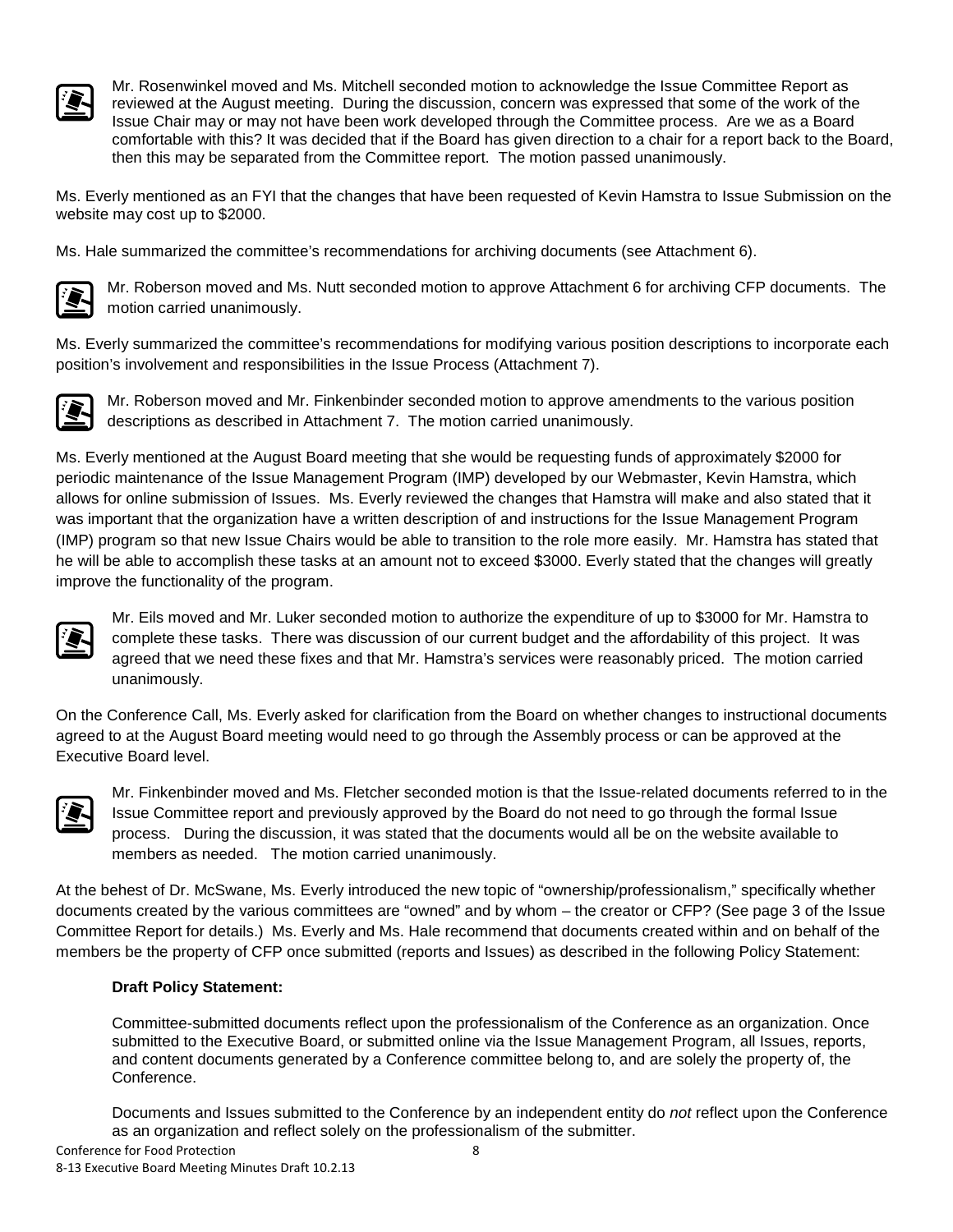All Issues and attached content documents, once finalized by the Issue Reviewer and accepted for council consideration become the property of the Conference for Food Protection and reflect on the professionalism of the Conference as an organization.



Mr. Roberson moved and Mr. Hicks seconded motion to accept the recommendations of Ms. Everly regarding ownership of CFP documents. Motion carried unanimously.

Ms. Everly stated that the question has been raised regarding whether or not committee reports, attachments, and Issues posted on the CFP web site are considered to be in the "public domain" and whether use limitations can or should be placed on those documents. The Board discussed the topic but no action was taken at this time.

Ms. Everly stated that the Executive Director has asked that the Issue Co-Chairs establish written descriptions for all the players in the Issue process. They will work on this while they are managing the process for the 2014 Biennial Meeting.

Dr. McSwane thanked Ms. Everly and Ms. Hale for all the work they've put into their report and recommendations.



Mr. Finkenbinder moved and Mr. Roberson seconded motion to acknowledge the Issue Committee report. The motion carried unanimously.

# *Audit – Terry Levee*

Mr. Levee briefly reviewed the Audit Committee report. Ms. Everly shared an experience with another organization that was audited for non-profit status; she cautioned the Audit committee to ensure that records are complete.



Ms. Mitchell moved and Mr. Rosenwinkel seconded a motion to acknowledge the Audit Committee Report. The motion passed unanimously.

### *Presentation - Alternatives for sharing CFP Documents on a secure area - George Roughan*

Mr. Roughan, Communications Subcommittee Chair of the FPMC Committee, has worked with the IT staff at his company to develop a web-based application for sharing working documents in a secured area using an IIS web server (in common with Foodprotect.org). Entrance to the secure area is accessed through Google Drive, a free file management feature offered by Google. Google user names and passwords were established for each FPMCC workgroup. Mr. Roughan demonstrated this application to the FPMCC at its May meeting and has offered the services of the TAP Series programming staff to help the CFP Webmaster develop a similar means for sharing documents by all CFP Committees. The TAP program should be easily dropped onto CFP website and adapted for CFP use at minimal cost for set-up time by the CFP Webmaster, Kevin Hamstra. There would be no cost for the use of the actual program and the features available through Google Drive. TAP has developed tutorials for training of webmaster and users. Each CFP user would have to have a Gmail account to use this. Mr. Roughan and the Board agreed that FPMCC will pilot this and report back to the Board on the success of the program.

# **Federal Agency Reports**

### *CDC – Carol Selman*

The National Voluntary Environmental Assessment Information System (NVEAIS) is a new surveillance system designed to capture environmental assessment data from retail foodservice establishment-associated foodborne outbreaks. Office of Management and Budget (OMB) cleared the system in August. CDC is in the process of completing final documents needed for the web site to guide users in reporting data. The System will be open for food regulatory programs to report their data beginning on November 13, 2013.

The e-Learning training program on *How to Conduct a Foodborne Illness Outbreak Environmental Assessment* was put on the public server yesterday. We are in the process of checking its function. We plan a tiered release of the program. The first week of October, the training will be released to EHS-Net grantees, FDA, USDA, and CDC subject matter experts and staff, and industry representatives who allowed the use of their logos in the program. By mid-October it will be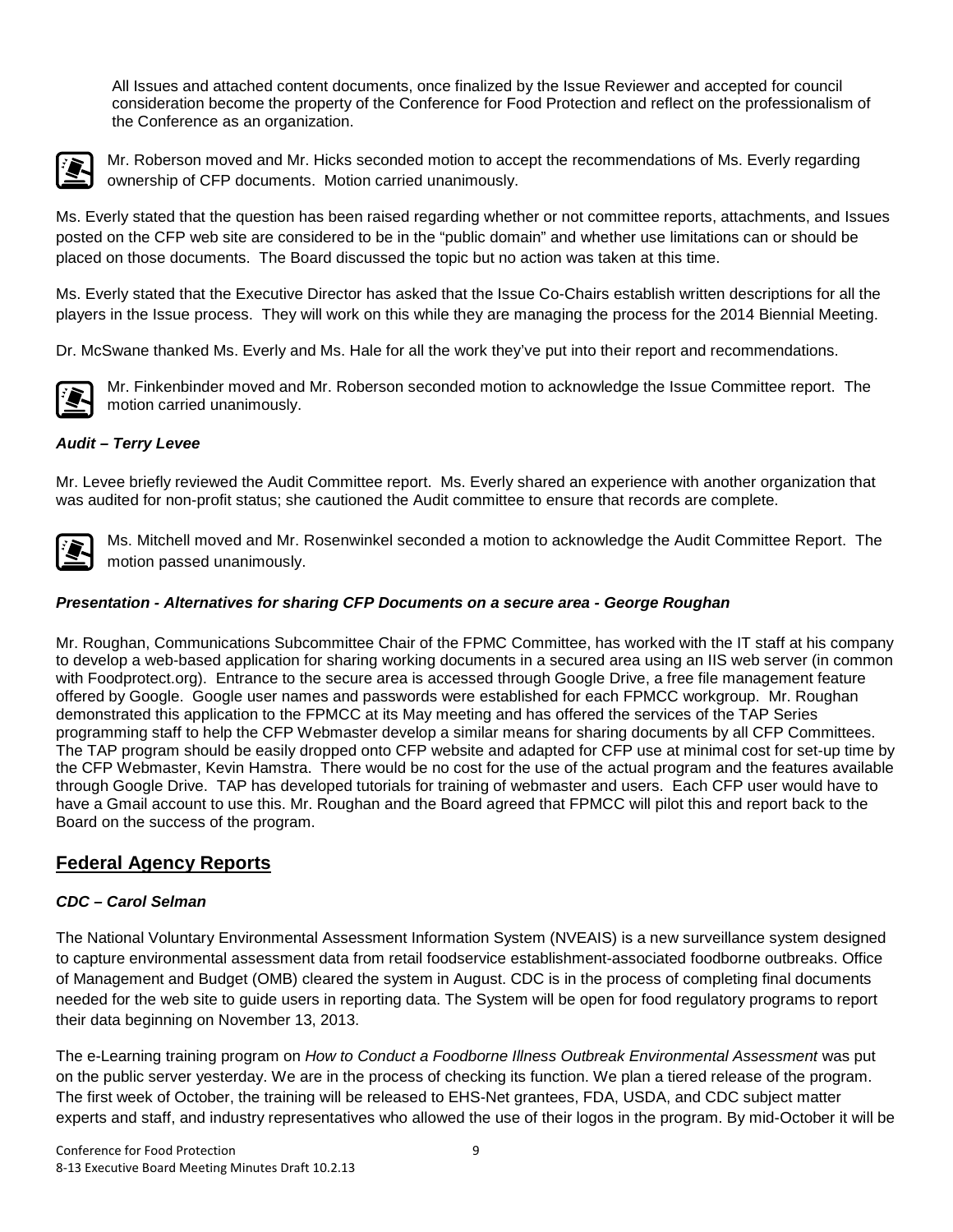released to state and local agencies who have registered to be notified of its release, academia representatives, and industry associations. On November 13<sup>th</sup> the training will be public for all individuals interested in foodborne illness outbreak environmental assessments.

### **FDA – Kevin Smith**

Mr. Smith summarized his written report.

The 2013 Food Code is expected to be available on-line and for purchase in late October.

- FDA will release a Constituent Update that will summarize the purpose of the document and highlight the key changes.
- A press release is likely and FDA will also host webinars that will provide a description of the changes and provide an opportunity to ask questions.
- CFSAN staff has been presenting an overview of the planned changes to each of the regional seminars held over the past several weeks, including the Southwest Regional Seminar the week of Sept 17 and the Southeast Seminar the week of Sept 23.
- FDA recognizes that some states are waiting on the release so that their Code changes can be made.
- Most of the changes reflect the recommendations of the 2012 CFP meeting. FDA will provide a letter to CFP that summarizes how the CFP recommendations were addressed. Currently, at least one agency in all 50 States has a retail code modeled after the FDA Food Code.

2013 Version of National Retail Food Regulatory Program Standards will issue shortly after the Food Code. Among the more significant changes is the transfer of all requirements related to enrollments, self-assessments and verification audits from Standard 9 to a new Administrative Procedures document that will be an addendum to the Standards themselves.

FDA continues to expand funding opportunities for state, local and tribal agencies seeking to improve their programs.

A Cooperative Agreement was just awarded to AFDO that will have serve to distribute funding to a number of state, local and tribal jurisdictions in amounts of \$500 to \$3000 to encourage progress in the Program Standards. The CA will also facilitation the distribution some larger sums (up to \$25000) for more ambitious projects, as well as some training scholarships.

35 of the 38 Cooperative Agreements created in 2012 between FDA and State/local agencies to improve retail food programs have been awarded year 2 funds of up to \$70,000 each.

The Cooperative Agreement between FDA and NACCHO was renewed for year 3 for \$400,000. This will allow for continuation of a very successful Program Standards Mentorship program. Year 2 of the mentorship program just ended with 5 mentors and 10 mentees all reporting significant progress in their work on the Program Standards. Research efforts designed to better understand the scope and value of inspection scoring and grading systems will also continue and will include case studies of up to six agencies that have implanted scoring and grading systems.

The comment period on 4 important Proposed Rules under the Food Safety Modernization Act (FSMA) remain open until November 19, 2014. In addition to the extending the comment periods for the Preventive Controls Proposed Rule and the Produce Safety Proposed Rule, in July FDA issued proposed rules for 1) Food Supplier Verification Program (FSVP) for Importers and 2) Verification of 3<sup>rd</sup> Party Auditors/Certification Bodies. Public meetings on these rules took place on September 19 and 20 in DC and will be held in Miami on October 10 and Long Beach, CA on October 22. CFP members are encouraged to provide comment to the Docket. Information avalable at [http://www.fda.gov/Food/GuidanceRegulation/FSMA/ucm247568.htm.](http://www.fda.gov/Food/GuidanceRegulation/FSMA/ucm247568.htm)

FDA hopes to maintain its support for CFP at the 2014 Biennial Meeting by having the FDA National Retail Food Team present. Tighter restrictions on travel funds may make it difficult to get approval for the entire team however. FDA will keep the Executive Director informed.

Enrollees in the Retail Program Standards continue to rise. The number of enrollees has surpassed 560 and over 53% of the US population lives in a locality where the local regulatory authority is enrolled in the program Standards.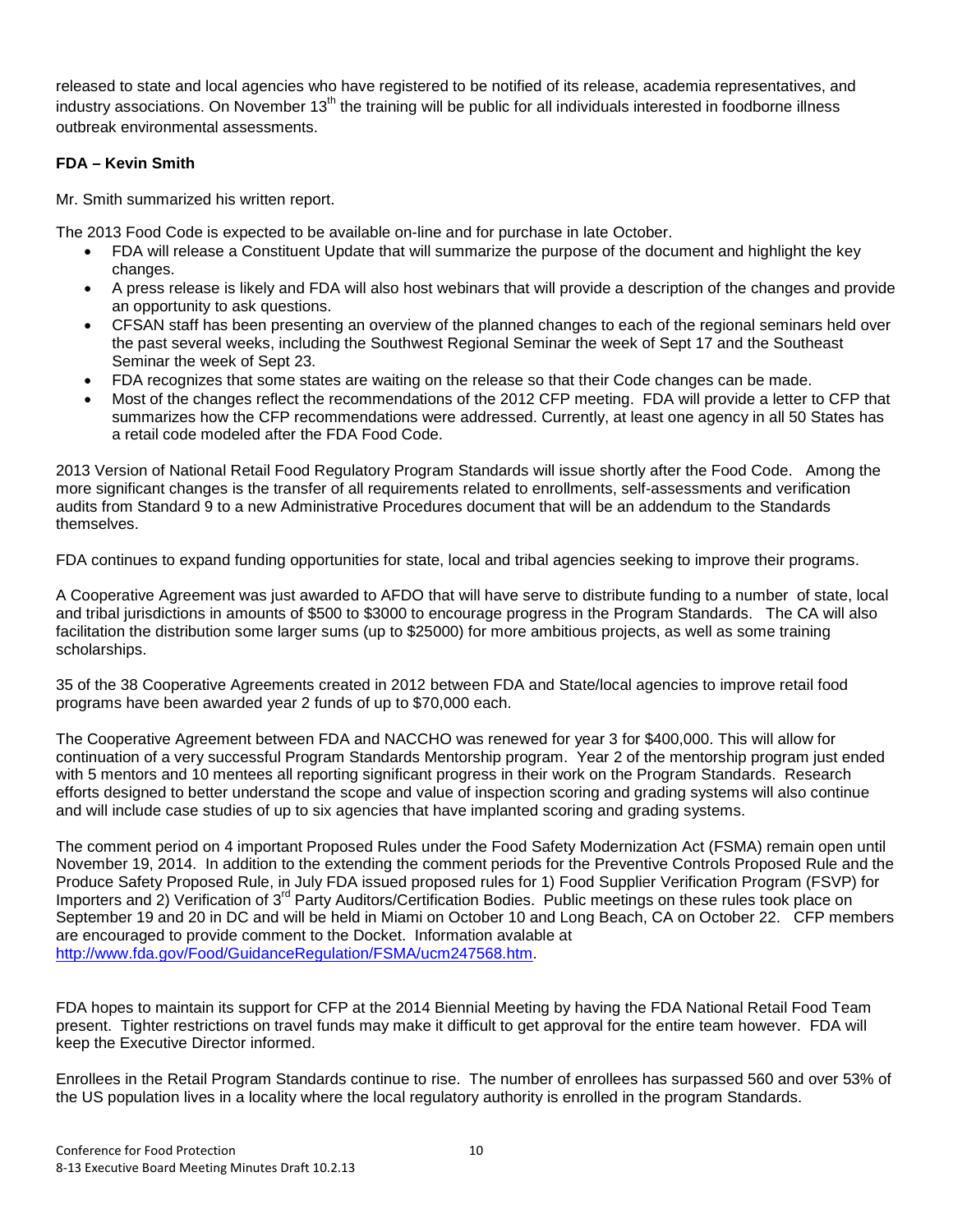FDA continues to hold meetings of its Restaurant Food Safety Partnership and the Retail Food Store Food Safety Partnership. The Restaurant Partnership last met in June and the Retail Partnership met in May, Both groups will next meet in November. These groups are focused on identifying ways to accomplish the objectives of the FDA Retail Food Safety Initiative.

FDA is in the process of Piloting its Data Collection Tool for the next phase of its Retail Risk Factor Study. The follow up to the previous 10-year study will start with the Restaurant sector beginning in 2014. FDA expects to observe food safety practices in over 800 restaurants in 2014 and issue a report in early 2015.

Personnel changes at FDA since the last Executive Board meeting include the appointment of Roberta Wagner as the Deputy Director for Regulatory Operations at CFSAN and Dr. Steven Musser as Deputy Director for Scientific Operations at CFSAN. Melinda Plasier was named the Associate Commissioner for Regulatory Affairs at ORA. ORA is in the process of hiring the position of Director, Office of Partnerships.

A copy of the MOU with FDA was distributed by Mr. Smith in Louisville with the suggestion that it be revisited now that 20 years have passed and see if we need to make any changes. He stated that it has held up well and both organizations have honored it. Do we want to just reaffirm it or do we want to make any changes? Ms. Garren suggested that we solicit feedback via email and then consider having a small group including Mr. McSwane and Mr. Smith to consider the issue. Discussion ensued.



Mr. Eils moved and Mr. Levee seconded motion that Mr. McSwane circulate the current MOU, ask the Board for suggested changes, and if received, appoint a small group to consider the suggestions. Motion carried unanimously.

# **USDA – Dr. Hicks**

Dr. Hicks reviewed the status of FSIS Proposed New Labeling Rules for Mechanically Tenderized Beef Products. On June 10, 2013, FSIS published in the Federal Register (FRN# 2008-0017) the proposed rule, "Descriptive Designation for Needle- or blade-tenderized (Mechanically Tenderized) Beef Products." The Agency is proposing to require the use of the descriptive designation "mechanically tenderized" on the labels of raw or partially cooked needle or blade tenderized beef products, including beef products injected with marinade or solution, unless such products are destined to be fully cooked at an official establishment.

On August 9, 2013, FSIS announced that it is extending the comment period for this proposed rule until October 8, 2013. The Agency is taking this action in response to two requests made by trade associations for additional time to comment on the proposed rule and the guidance.

FSIS is also announcing that it has posted on its website "FSIS Compliance Guideline for Validating Cooking Instructions for Mechanically Tenderized Beef Products, 2013." The Agency has posted this guidance on FSIS Significant Guidance Documents web page.

FSIS is requesting comments specifically for additional scientifically valid data on cooking instructions developed for various mechanically tenderized beef products that have been found to consistently meet an endpoint temperature and rest time sufficient to ensure the product is fully cooked.

Availability of Guidance: Establishment Guidance for the Selection of a Commercial or Private Microbiological Testing Laboratory

On June 27, 2013, FSIS announced the availability of final guidance for federally inspected establishments in the selection of commercial and private microbiological testing laboratories. FSIS has posted this policy guidance on its Web page at: [http://www.fsis.usda.gov/wps/portal/fsis/topics/regulatory-compliance/compliance-guides-index.](http://www.fsis.usda.gov/wps/portal/fsis/topics/regulatory-compliance/compliance-guides-index)

FSIS is encouraging establishments that prepare meat, poultry, or processed egg products to consider the criteria in this guidance in selecting commercial or private microbiological testing laboratories and in determining the laboratories'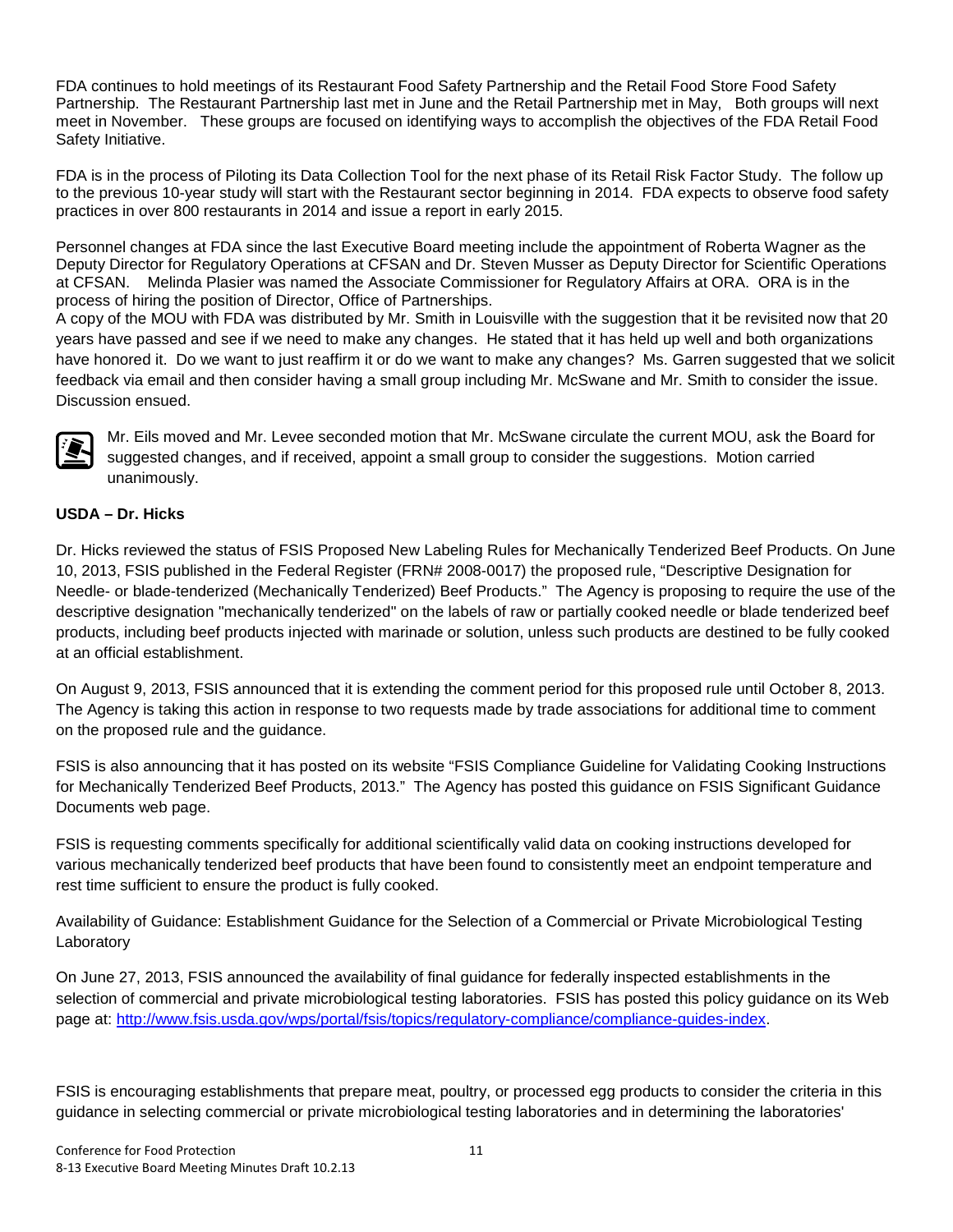capability to provide accurate and reliable results. FSIS-regulated establishments may perform microbiological testing (or contract with an outside laboratory) for various reasons, including, but not limited to the following:

- To fulfill regulatory requirements (9 CFR 310.25, 381.94, 430.4, 590.580);
- To support on-going verification of the establishment's HACCP plan (9 CFR 417.4(a)(2);
- To support decisions made in the establishment's hazard analysis (9 CFR 417.5(a)(1) and 417.5(a)(2);
- To evaluate the effectiveness of the establishment's sanitation program (9 CFR 416.14); or
- To comply with customers' purchase specifications or requirements.

Establishments that select laboratories that do not apply appropriate testing methods or maintain effective Quality Control or Quality Assurance (QC/QA) practices may not receive reliable or useful test results and thus run the risk of not being aware that the food that they have produced is unsafe.

In response to comments received, FSIS has revised the guidance to clarify that establishments that select laboratories that meet the guidance provided in the ISO 17025 accreditation schemes would meet the applicable criteria set out in FSIS's guidance. FSIS also revised this guidance to explain that establishments that have samples analyzed using an accredited laboratory and an FSIS Microbiology Laboratory Guidebook (MLG) method would meet the applicable criteria recommended in this guidance. FSIS also revised this guidance to state that proficiency testing (PT) should be performed on a regular basis.

FSIS has made available a web-based list of validated methods commonly used by regulated establishments to test for relevant foodborne pathogens (i.e., E. coli O157:H7; Listeria monocytogenes and Listeria species; and Salmonella and Campylobacter species) in meat, poultry, and processed egg products. The list of these methods is available at: [http://www.fsis.usda.gov/wps/portal/fsis/topics/regulatory-compliance/New+Technologies.](http://www.fsis.usda.gov/wps/portal/fsis/topics/regulatory-compliance/New+Technologies)

# **New Business**

*CFP Policy Regarding the Sharing of Member Information* – Dr. McSwane sought confirmation that the Board decided at the May 2013 meeting that members may have access to all member data. Everyone agreed that this was the intent.



Mr. Eils moved and Mr. Roberson seconded the motion that we would share member information only with members of the organization. Motion carried unanimously.

Dr. McSwane reminded the Executive Board that the *search for a new Executive Assistant* would begin early in the year. He stated that he and Ms. Wright updated the Executive Assistant position description to reflect current duties and to account for changes in technology that have impacted the position since it was first written. The revised description with an amended footer has been distributed to the Executive Board. Chairs of the ad hoc search committee, Ms. Garren and Mr. Levee will handle the receipt of suggested amendments to the job description and will reconstitute the Committee.

Dr. McSwane led a discussion of *which Standing Committee Chairs should be appointed as Ex-Officio, non-voting members of the Board.* At the August meeting it was recommended that this item go to the C&B Committee for consideration. Ms. Cornman, Chair of the Constitution & Bylaws Committee, suggested this decision should stay at the Board level and submitted as a Board Issue should we decide to make a change.



Ms. Girard moved and Mr. Eils seconded the motion to appoint a small group of Board members (solicited by email) to review standing committee chairs and their status as Ex-Officio, non-voting members of the Board. Motion carried unanimously.

Ms. Everly reminded the Board that should this result in a Board-submitted Issue, it would need to meet the January Issue submission deadline.

The Board had previously suggested that the *PowerPoint CFP Orientation Presentation* on the website used to orient people about the Conference be updated. A revised draft has been provided for review and comment. Dr. McSwane